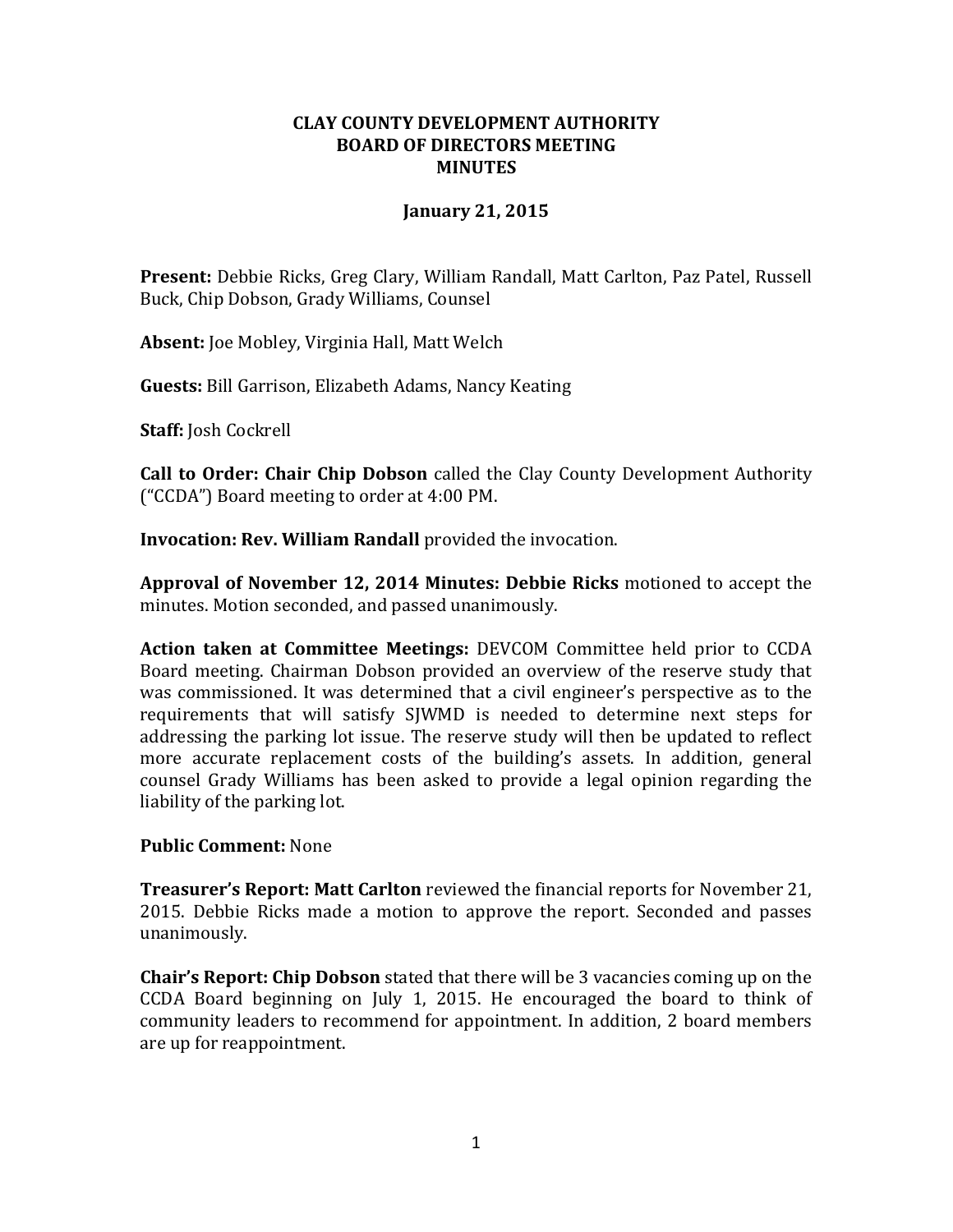Chairman Dobson proposed that a special meeting be held in February in order to review RFP submittals received for the coworking space feasibility study. The date selected was February 25, 2015 at 4pm for the special meeting.

**Staff Report: Josh Cockrell** provided an update on the current status of Camp Blanding grants. \$400,000 will be paid out from CCDA for the acquisition of the property adjacent to Camp Blanding to prevent encroachment. Reimbursement from Enterprise Florida following disbursement will be pending. RFPs for the new cycle of grants will go out in March.

As of the time of the meeting, only one response expressing interest to the coworking space feasibility has been received. However, there aren't any submitted responses yet.

Clay Today will be printing an article that highlights the economic development partnership between CCDA, Clay EDC, Clay Chamber, and Brian Knight of Pragmatic Works.

# **Attorney's Report:** None

**Economic Development Report: Bill Garrison** stated that his agreement with the BCC has been renewed for \$50k per year. Over the past month over 41 projects have come across the desk, 18 are opened, 19 closed due to no further activity, and 4 were closed successfully. Bill introduced Elizabeth Adams, the newest member to the Clay EDC team.

# **Old Business:** None

**New Business:** Nancy Keating, Executive Director of Challenge Enterprises, a local Clay County not-for-profit gave a presentation on her organization and introduced that the organization is in need of expanding to meet the growing demand in services. She is having difficulty identifying existing real estate in Clay County that will meet the needs of the organization. Otherwise, the organization may have to enter into Duval County. The Board stated that they will assist Nancy in any manner that they can to ensure that her organization stays in the county. Nancy stated that she will be in touch regarding next steps.

**William Randall** provided an overview of the Northeast Florida Community Action Agency and stated that the organization is identifying a way to assist the community acquire adequate transportation. He has requested that the CCDA provide a loan guarantee or a loan to use in the newly established program to assist low income members of community with financing used automobiles. Vystar would be an underwriter partner along with Jack Hanania who will provide the cars. In return to helping the community, CCDA would receive the net interest accrued on the small car loans which would be approximately 7%. As part of the agreement, we could encourage Northeast Florida Community Action Agency to move its offices from